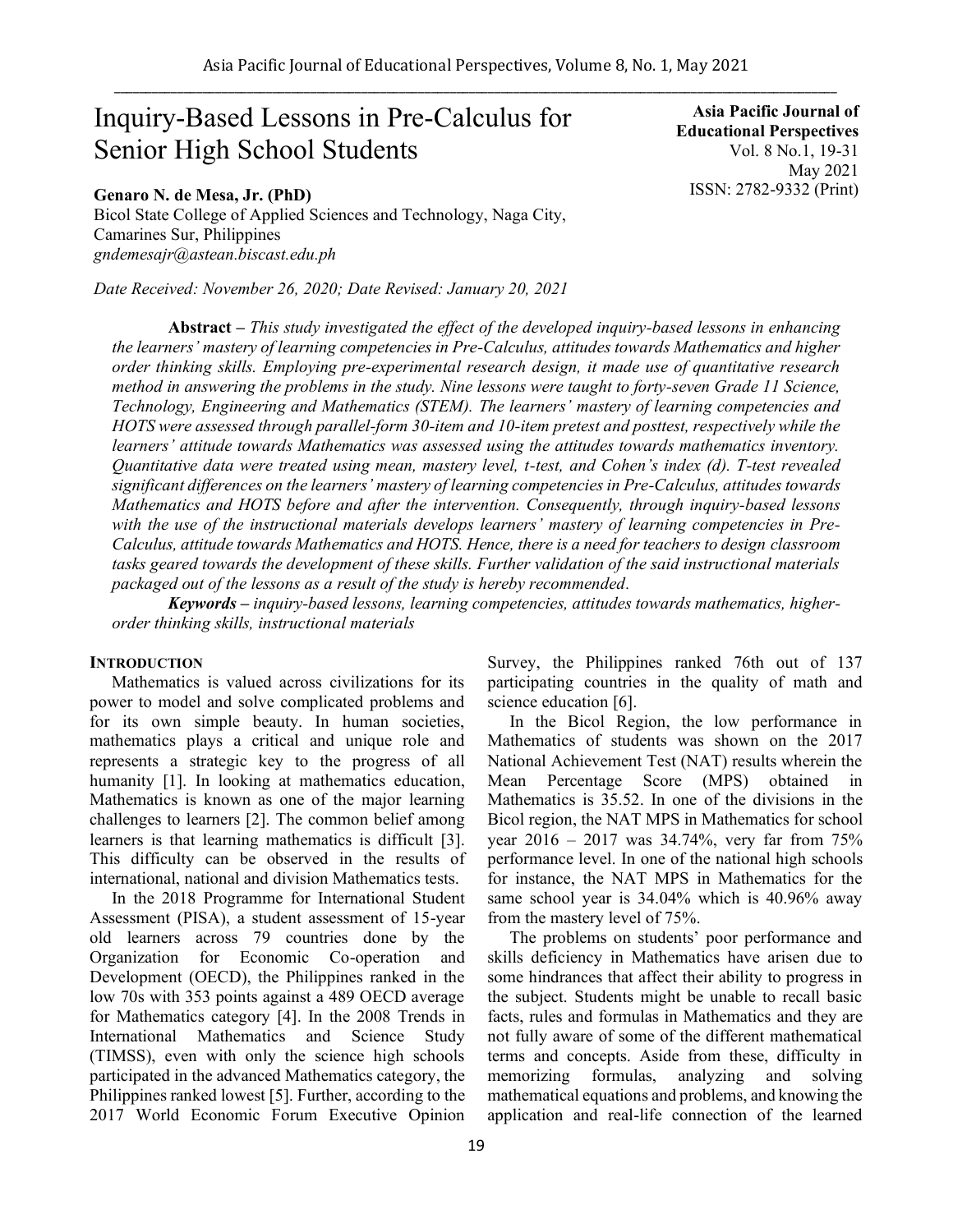concepts in their lives were also listed as obstacles in learning the subject [2].

The phenomenon that often happens during the mathematics teaching-learning process is that most students are more passive, reluctant, and afraid or shy to express their opinion; this situation will certainly disrupt the smooth learning and creativity of students in learning activities. Additionally, the teachinglearning process is still centered on the teacher, the teacher tends to communicate in one direction with many providing material and slightly provide opportunities for learners to interact through performance or verbal communication [7]. If this teaching-learning process will still be considered, more students will experience learning difficulties. As such, the expected students' learning outcome may not happen.

Teaching approach is one of the factors affecting students' learning outcomes. Under the teaching approach is the teaching method which helps to determine the success or failure of student learning and teaching activity [8]. The more precise method that is used by teachers in teaching is expected to be more effective in the students' achievement of learning goal [9]. Students' learning achievement is influenced by the two main aspects: the student and the aspects that come from outside the student or environmental aspects, of which 70% are influenced by the ability of the students themselves, and 30% are affected by environment [7]. For this reason, a student-centered teaching approach is needed.

Inquiry-based learning is one of the teaching approaches which is student-centered. The use of inquiry-based approach is anchored on section 5 of RA 10533 which focuses on curriculum development and stresses that "the curriculum shall use pedagogical approaches that are constructivist, inquiry-based, reflective, collaborative, and integrative" [10]. It is an approach in which the classroom environment is characterized by the student being the active participant while the teacher role is decentralized [11]. It is also defined in mathematics as a form of active learning in which learners are given a carefully scaffolded sequence of mathematical tasks and are asked to solve and make sense of them, working individually or in groups [12]. It is often used as an approach to restructure aspects of teacher education and maximize the potential of learners [13].

In an inquiry-based classroom, teachers ought to provide certain kinds of teaching-learning experiences in which students are able to work as young mathematicians or researchers. In short, students should develop their mathematical knowledge, skills and attitude through inquiry-based teaching. The inquiry teaching methodology is built on the Principles and Standards for School Mathematics [14] and the report of Project 2061's benchmarks for science literacy (American Association for the Advancement of Science [15]. They both claim that inquiry is a highquality teaching to involve students in mathematics learning and development processes and also say that students have enough opportunities to use the inquiry cycle while learning mathematics to perform their own mathematical research. [16]. While inquiry learning is a valued educational reform strategy, in today's classrooms, it is not being successfully implemented  $[17] - [19]$ .

According to Sanjaya [20], inquiry learning is a set of learning exercises that objectively and analytically emphasize the process of reasoning in order to discover and find their own solution to the problem in question. It is founded on the premise that there is an inherent desire for people to discover their own expertise. The primary aim of research learning is to help students improve academic discipline and thinking skills by offering curiosity-based questions and answers [20].

With the inquiry learning method, it will train students to dare to express views and discover their own knowledge that is useful for problem solving [7]. The efficient and successful use of inquiry learning methods would minimize the monopoly of teachers in mastering the direction of the learning process, and reduce the students' boredom in a class [21].

Based on the phenomenon mentioned that often occurs during the teaching-learning process, improving student learning outcomes and experiences are utmost concern. Thus, a study on improving student learning outcomes through inquiry-based learning is necessary considering the persistent low achievement of students in Mathematics as revealed by the cited measures such as PISA, TIMSS and National Achievement Test, students' less engagement in the subject based on the mentioned literatures and previous researches, the researcher conceptualized this study to determine the effect of the developed inquiry-based lessons in enhancing the learners' mastery of learning competencies in Pre-Calculus, attitude towards Mathematics and higher order thinking skills while they are subjected to the inquiry-based approach and to develop an instructional materials that can be packaged out of the lessons as a result of the study. Hence, it is hoped that this study would improve students'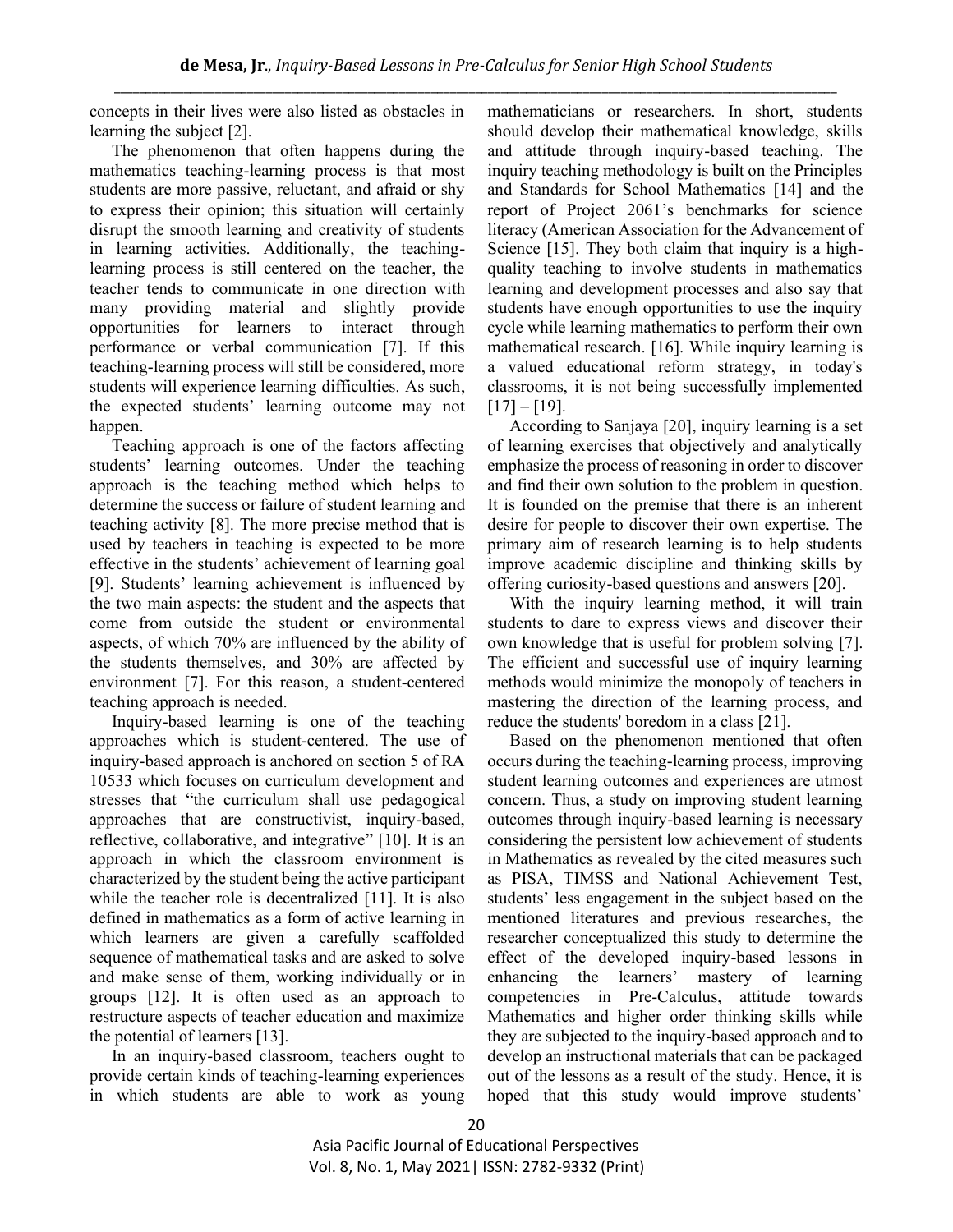performance in Mathematics through the developed instructional materials using inquiry-based lessons.

## **OBJECTIVES OF THE STUDY**

This study generally aimed to develop inquirybased lessons in Pre-Calculus for Senior High School. Specifically, it examined the effect of the developed inquiry-based lessons in enhancing the learners' mastery of learning competencies in Pre-Calculus, attitudes towards Mathematics and higher order thinking skills. Further, it tried to develop instructional materials packaged out of the lessons as a result of the study.

# **MATERIALS AND METHODS Research Design**

Quantitative research method employing descriptive and pre-experimental research design were used to answer the research problems. The type of preexperimental research design used in this study is the one group pre-test/post-test. The design was utilized in the analysis of the learners' mastery of learning competencies, attitude towards mathematics, and higher order thinking skills test in Pre-Calculus using Teacher-Made Test (TMT), Attitudes toward Mathematics Inventory (ATMI), and Teacher-Made HOTS Test (TMHOTST), respectively.

## **Respondents**

 The respondents of the study were the Grade 11 learners of one of the national high schools in the Philippines during the 1st semester of school year 2019 – 2020 selected using the purposive sampling technique as the sampling design. The class was composed of 47 learners, 22 male and 25 female, enrolled in Science, Technology, Engineering and Mathematics (STEM) strand under the Academic Track. The respondents were chosen because they already have sufficient knowledge and strategies in learning mathematics.

## **Research Instruments**

The lessons developed from the implementation using inquiry-based approach were constructed based on the curriculum guide given by the Department of Education. The inquiry-based lessons include problembased, project-based and design-based activities and integration of philosophical views as the key features. The lessons utilized guided and structured inquiry using 5 E's (Engage, Explore, Explain, Elaborate and Evaluate) instructional model.

The developed nine inquiry-based lessons were subjected to critiquing by six experts in the field: two Master Teachers in Mathematics, two Philippine Science High School Mathematics Teachers, a Mathematics Professor in State Universities and Colleges (SUC's) and a Curriculum Expert and at the same time Director for Senior High School. They were asked to give their comments, suggestions, and recommendations on each part of the lesson for the improvement of the lesson plans. The lessons were finalized based on the corrections and suggestions given by the panel of experts.

Learners' attitudes toward mathematics were determined through the standardized Attitude Towards Mathematics Inventory (ATMI) by Tapia and Marsh [2]. The ATMI is a 40-item Likert scale inventory composed of statements on attitudes toward mathematics. The 40-item inventory represents four dimensions: value of mathematics (10 items), motivation to learn mathematics (5 items), enjoyment of mathematics (10 items), and self-confidence (15 items) as reflected in the item specifications of the instrument. The overall validity of ATMI was confirmed for 0.615, and the reliability or Cronbach ɑ is 0.932 [23].

Learners' mastery of learning competencies and higher order thinking skills in Pre-Calculus were assessed through a teacher-made 30-item multiple choice and 10-item problem solving and mathematical reasoning pre-tests and post-tests, respectively. After identifying the learning competencies included in the lessons, the researcher prepared two sets of 30-item and 10-item parallel tests considering the learning competencies in the lessons making sure that the test items were representatives of those which were included in the lessons. The tests were constructed following the table of specifications. The pre-test and post-test contained the same types of questions, multiple choice, problem solving and reasoning. Only few items in multiple choice test and problem solving and mathematical reasoning were included since some questions required students' solutions to the problems and the test was only allotted for one hour and 45 minutes. The tests were evaluated and critiqued by the mathematics educators consisting of two Master Teachers, two Philippine Science High School Teachers, a Professor in SUC's, and a Curriculum Expert and at the same time Director in one of the private universities.

The mathematics pre-test and post-test were revised before the conduct of pilot testing to one of the nearby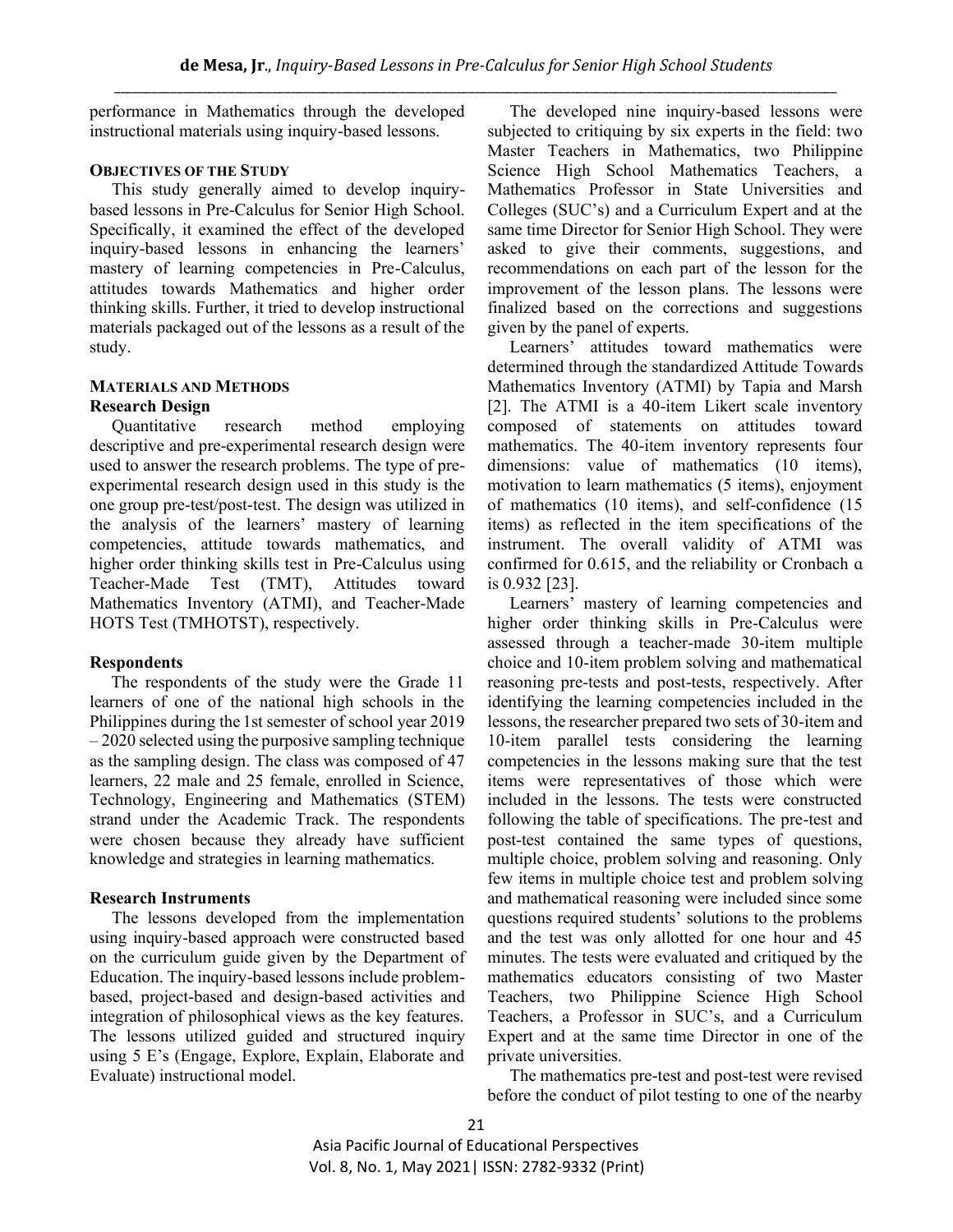schools offering STEM strand. Item analyses and reliability testing were made to determine the difficulty and discrimination indices and reliability of each item which helped the researcher decide on the final draft of the tests. After the item analysis and reliability testing, the final drafts of the mathematics pre-test and post tests were composed of 30-item multiple choice (MC) and 10 – item higher order thinking skills (HOTS) tests. The rubric adapted from Northwest Regional Educational Laboratory [24] was used for HOTS test scoring.

#### **Data Gathering Procedure**

 A letter requesting to conduct the study was prepared and given to the Schools Division Superintendent of the Department of Education and to the School Head of the setting of the study on July 15, 2019 for approval. Upon approval on the same date, the researcher prepared the lessons and pre-test-post-tests using the Curriculum Guide for Pre-Calculus and submitted to experts for validation and critiquing. The lessons, pre-test and post-test were validated and critiqued on the 22nd – 26th day of July 2019. After which, revisions were done based on the suggestions of the panel of experts. The pre-test and post-test were pilot tested to the Grade 11 STEM students in one of the nearby schools of the locale of this study on 5th day of August 2019 for item analysis and reliability test purposes. After item analysis and reliability testing, the final drafts of the pre-test and post-test were done.

 On the second week of August 2019, the Attitude Towards Mathematics Inventory (ATMI) and Mathematics Pre-Tests were administered to the respondents on two consecutive days. The ATMI was lasted for 15-20 minutes while the mathematics pre-test was lasted for 45 minutes to one-hour of completion. The learners were not asked to check the test for the validity of scoring.

 A week before the intervention, the learners were grouped into 8 for the entire IBL sessions wherein the 7 groups consisted of 6 members and 1 group consisted of 5 members. Groupings were based on the learners' academic standing (rank) using their first quarter grade in the subject as basis. Each learner is assigned with a number from 1-47 corresponding to their respective rank. The first 8 in the rank is assigned as leader or incharge of the group. Learners with corresponding ranks from 1-8, 9-16, 24-17, 25-32, 33-40 and 41-47 occupied the first, second, third, fourth fifth and sixth row, respectively. Numbering for rows 1, 3, and 5 started form left to right while numbering for rows 2, 4,

and 6 started from right to left. The numbers from each column correspond to the groupings wherein the first, second, third, fourth, fifth, sixth, seventh and eight columns are groups 1, 2, 3, 4, 5, 6, 7, and 8 respectively.

 After the administration of the inventory and tests, the intervention was started on 27th day of August 2019 and ended on the 11th day of October 2019. On the 14th day of the same month, the mathematics post-test was administered to the respondents and the ATMI was also administered on the following day. After completing the inquiry-based learning episodes, post-tests and ATMI were conducted on the 16th to 17th of October, 2019 during the availability of the learners.

#### **Data Analysis**

 Cohen's index (d) was employed to measure the effect size (r) of the inquiry-based learning on learners' performance, attitudes toward mathematics, and higher order thinking skills in terms of ATMI inventory before and after the intervention and mathematics pre and post-tests, respectively. The effect size was interpreted based on Cohen's standard. A d-value higher than 0.8 indicates large effect, between 0.2 and 0.8 indicates medium effect, and a d-value between 0 and 0.2 indicates small effect.

 The t-test (test of difference) was employed to measure whether the observed differences in the pretests and post-tests mean scores in the ATMI and mathematics tests (learning competencies and HOTS) will be significant. In testing the significant differences between means, both the t-value together with its corresponding p-value was used: p-values less than 0.05 were significant while those greater than 0.05 was interpreted as Not Significant (NS). Effect sizes were computed and reported in the results. In computing for the t-value with its corresponding p-value, Minitab 17 software was utilized.

#### **Ethical Considerations**

 Respondents were informed that they were selected purposively as participants and informed consent from their parents through letter was secured by the researcher. The confidentiality of respondents' test scores, and outputs was assured.

#### **RESULTS AND DISCUSSION**

## **Lessons Developed in Pre-Calculus using Inquiry-Based Approach**

The emphasis of the lessons developed is on teaching using inquiry-based approach that is anchored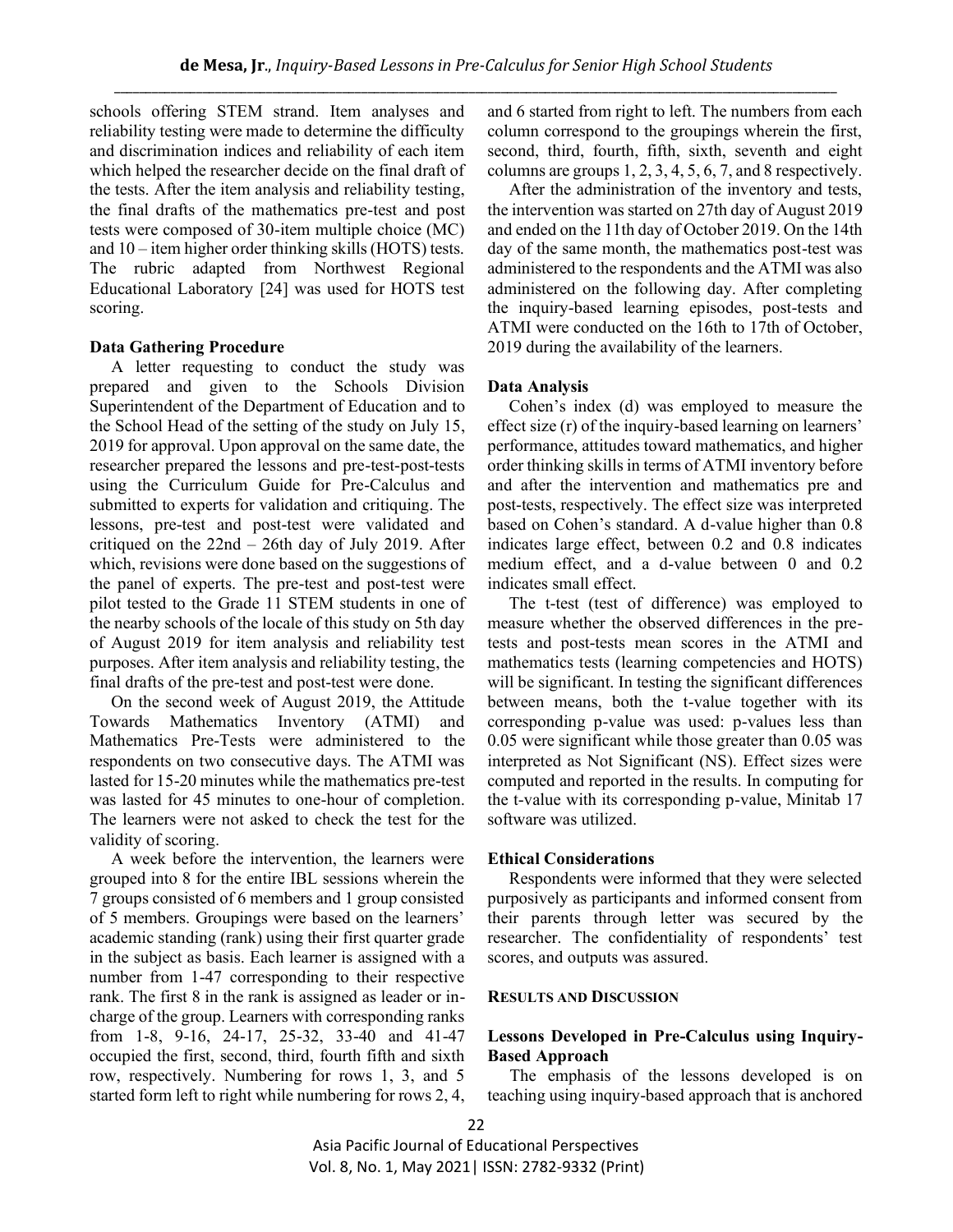on section 5 of RA 10533. The approach was considered since it focuses on curriculum development and it is based on one of the underlying learning principles and theories of the K to 12 mathematics curriculum framework intended to develop the mathematics knowledge, skills and attitude among K to 12 learners.

The lessons which were developed consisted of topics in Trigonometry focusing on circular functions. Weber [25] stated that Trigonometry is an important course in the high school curriculum. Understanding trigonometric functions is a pre-requisite for understanding topics in Newtonian physics, architecture, surveying, and many branches of engineering. Further, trigonometry is one of the earliest mathematics topics that links algebraic, geometric, and graphical reasoning, it can serve as an important precursor towards understanding Pre-calculus and Calculus.

Circular functions as one of the topics in Trigonometry is very important since it has many applications in various fields such as architectures, surveyors, astronauts, physicists, engineers and even crime scene investigators. It is indeed necessary that the learners will be able to learn circular functions, see its importance or applications and its large part in their daily lives. Thus, this study focused on the topics in Trigonometry which are deemed necessary in learning mathematics subject in the higher levels of education.

The lessons utilized 5 E's instructional model, a teaching-learning approach that is founded on the belief that learners learn by building new ideas on top of old ones. Using this model, learners can understand and learn concepts and skills over a series of five steps or phases of learning. This learning model is beneficial in classrooms as it can motivate learners, engage learners in an active teaching-learning process, facilitate collaboration and teamwork and help learners form conclusions through questioning, investigating, observing, analyzing, reasoning and problem-solving.

Based on the learning competencies of the Curriculum Guide for Grade 11 STEM subject, there were nine (9) lesson plans that were developed by the researcher for the content circular functions. Lessons 1- 3 deal with the angles in a unit circle that include angle measure, angles in standard position and coterminal angles, and arc length and area of a sector. Lessons 4-5 focus on basic concepts of circular functions that include circular functions on real numbers and reference angle. Lessons 6-8 deal with the graphs of sine, cosine, cosecant, secant, tangent and cotangent functions. Lesson 9 deals with situational problems on circular functions.

The inquiry-based lesson has five (5) parts namely, the objectives, content, learning resources, procedures and assignment. In the objective part, the content standard, performance standard and the learning competencies are included. The content part includes the lesson and specific topics. In the learning resources, the references used that includes the teacher's guide, learner's material and textbooks are included. Geogebra Learning Materials (Applet) was used as other learning resources. The procedures contain the most important part of the inquiry-based lessons wherein the significant key features of the developed lesson can be found. In the procedures, the use of problem-based, project-based and design-based activities and integration of philosophical views as the key features were highlighted. The 5 E's instructional model was used to carry out the procedures particularly the inquiry-based lesson. This model focuses on the five (5) main events in the teaching-learning process. These are engage, explore, explain, elaborate and evaluate. The 5E teaching model [26] can be used to develop a science lesson and is based on the cognitive psychology, principle of constructivist learning, and science teaching best practices. Bybee [26] declares that "using this approach, the students redefine, reorganize, elaborate, and change their initial concepts through self-reflection and interaction with their peers and their environment".

## **Effectiveness of the Developed Inquiry-Based Lessons**

The mastery of learning competencies, attitudes towards Mathematics and higher order-thinking skills in inquiry-based lessons included were measured by 30-item validated teacher-made parallel pre-test and post-test, attitudes towards math inventory (ATMI) by Tapia and Marsh [22] and 10-item teacher-made parallel HOTS pre-test and post-test, respectively.

## *Mastery of Learning Competencies in Pre-Calculus*

The mastery of learning competencies of the learners in the inquiry-based lessons included was measured by a 30-item multiple choice teacher-made parallel pre-test and post-test. Table 1 shows the results of the pre-test and post-test given to the learners categorized according to the lessons and the mastery level attained reported in percentage.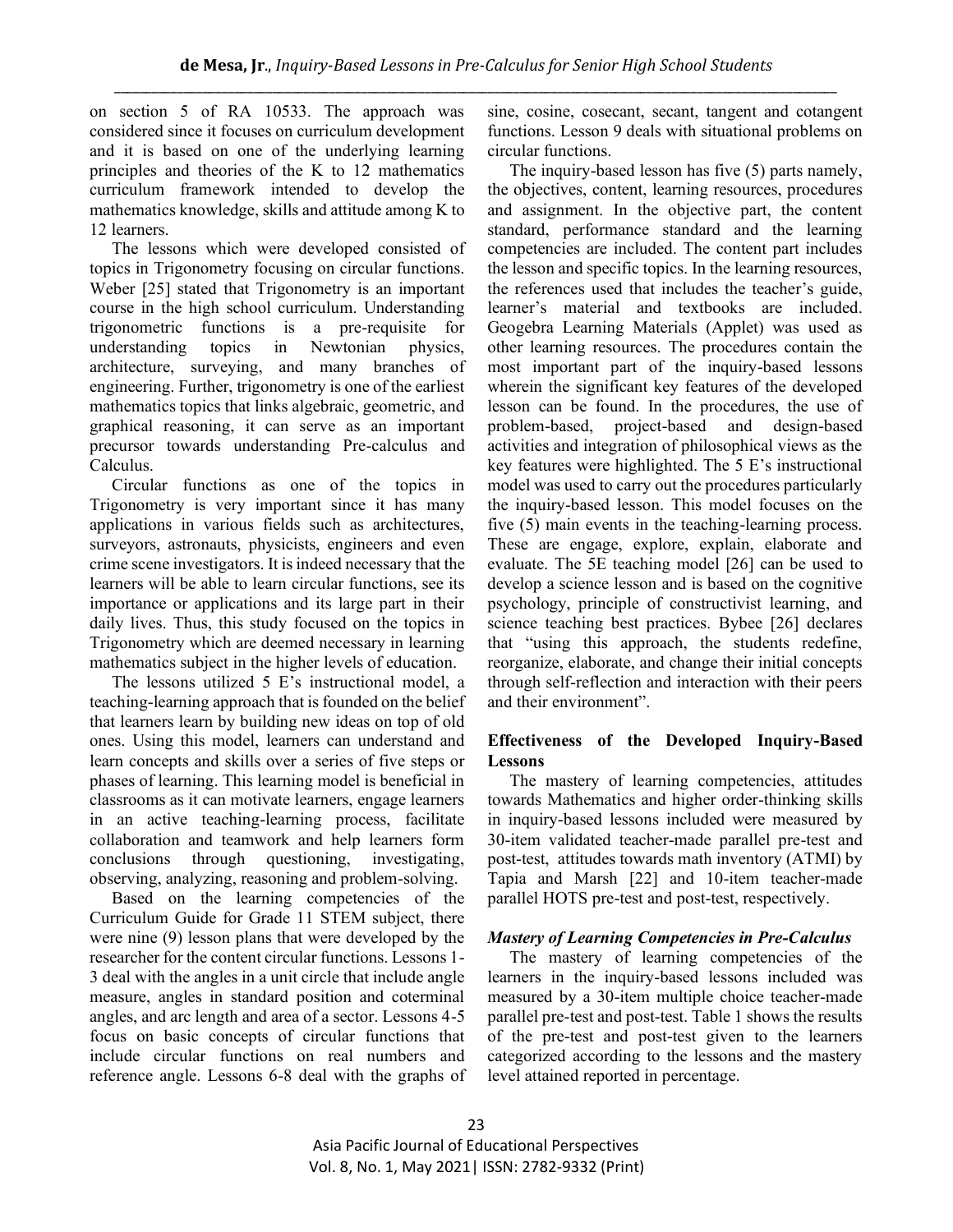| Table 1. Pre-Calculus Pre-Test & Post-Test, Mean Scores, Performance Level, t-Test and Cohen's Index                                    |                |                  |                        |                |                              |          |               |                              |                     |                  |
|-----------------------------------------------------------------------------------------------------------------------------------------|----------------|------------------|------------------------|----------------|------------------------------|----------|---------------|------------------------------|---------------------|------------------|
| Learning                                                                                                                                | No. of         | Pre-Test         |                        | Post-Test      |                              | t-       |               |                              | Cohen's             | <b>Effect</b>    |
| Competencies                                                                                                                            | <b>Items</b>   | Mean<br>(ML)     | Interpre-<br>tation    | Mean<br>(ML)   | Interpre-<br>tation          | value    | $p-$<br>value | Interpre-<br><b>Tation</b>   | <b>Index</b><br>(d) | Size (r)         |
| 1. Illustrate the<br>unit circle and the<br>relation-<br>ship between the<br>linear and angular<br>measures of arcs<br>in a unit circle | $\overline{4}$ | 2.32<br>(58%)    | Low<br>Mastery         | 3.21<br>(80%)  | Average<br>Mastery           | $-4.19$  | 0.000         | Significant<br>Effect        | 0.86                | 0.40<br>(medium) |
| 2. Convert degree<br>measure to radian<br>measure, & vice<br>versa                                                                      | $\overline{2}$ | 0.74<br>(37%)    | Low<br>Mastery         | 1.77<br>88%)   | Moving<br>Towards<br>Mastery | $-.8.27$ | 0.000         | Significant<br>Effect        | 1.66                | 0.64<br>(large)  |
| 3. Illustrate angles<br>in standard<br>position and<br>coterminal angles                                                                | 2              | 0.98<br>(49%)    | Low<br>Mastery         | 1.98<br>(99%)  | Mastered                     | $-10.40$ | 0.000         | Significant<br>Effect        | 2.03                | 0.71<br>(large)  |
| 4. Illustrate the<br>different circular<br>functions                                                                                    | 4              | 1.74<br>(44%)    | Low<br>Mastery         | 3.17<br>(79%)  | Average<br>Mastery           | $-7.21$  | 0.000         | Significant<br>Effect        | 1.30                | 0.54<br>(large)  |
| 5. Use reference<br>angles to find<br>exact values of<br>circular functions                                                             | 3              | 0.87<br>(29%)    | Very<br>Low<br>Mastery | 3.28<br>(82%)  | Average<br>Mastery           | $-11.92$ | 0.000         | Significant<br>Effect        | 1.96                | 0.70<br>(large)  |
| 6. Determine the<br>domain and range<br>of the different<br>circular functions                                                          | $\overline{c}$ | 0.60<br>$(30\%)$ | Very<br>Low<br>Mastery | 1.60<br>(80%)  | Average<br>Mastery           | $-6.71$  | 0.000         | Significant<br>Effect        | 1.43                | 0.58<br>(large)  |
| 7. Graph the six<br>circular functions<br>$(a)$ amplitude, $(b)$<br>period, and (c)<br>phase shift                                      | 10             | 3.40<br>(34%)    | Very<br>Low<br>Mastery | 8.06<br>(81%)  | Average<br>Mastery           | $-17.32$ | 0.000         | Significant<br>Effect        | 2.70                | 0.80<br>(large)  |
| 8. Solve<br>situational<br>problems<br>involving circular<br>functions                                                                  | 3              | 0.66<br>(22%)    | Very<br>Low<br>Mastery | 2.06<br>(69%)  | Average<br>Mastery           | $-9.70$  | 0.000         | Significant<br>Effect        | 1.88                | 0.68<br>(large)  |
| <b>Total</b>                                                                                                                            | 30             | 11.32<br>(38%)   | Low<br><b>Mastery</b>  | 24.21<br>(81%) | Average<br><b>Mastery</b>    | $-22.49$ | 0.000         | Significant<br><b>Effect</b> | 3.09                | 0.84<br>(large)  |

|  |  |  |  |  |  |  |  | Table 1. Pre-Calculus Pre-Test & Post-Test, Mean Scores, Performance Level, t-Test and Cohen's Index |
|--|--|--|--|--|--|--|--|------------------------------------------------------------------------------------------------------|
|--|--|--|--|--|--|--|--|------------------------------------------------------------------------------------------------------|

Note: At 5% or 0.05 level of significance

Data in Table 1 shows that the mean scores of the learners on the lessons during the pre-test were interpreted as low mastery for learning competencies 1- 4 while learning competencies 5-8 were interpreted as very low mastery.

Looking at the data as shown in Table 1, the highest mastery level during the pre-test was on the learning competency "illustrate the unit circle and the relationship between the linear and angular measures of arcs in a unit circle" (58%) while the lowest performance level was on the learning competency "solve situational problems involving circular functions" (22%). During the post-test, the learners obtained the highest mastery level on the learning competency "illustrate angles in standard position and

coterminal angles" (99%) while the lowest performance level was on the learning competency "solve situational problems involving circular functions" (69%)

Data also revealed that learners mastered the learning competency "illustrate angles in standard position and coterminal angles", moving towards mastery on the learning competency "convert degree measure to radian measure", & vice versa while average mastery for the learning competencies "illustrate the unit circle and the relationship between the linear and angular measures of arcs in a unit circle", "illustrate the different circular functions", "use reference angles to find exact values of circular functions", "determine the domain and range of the different circular functions",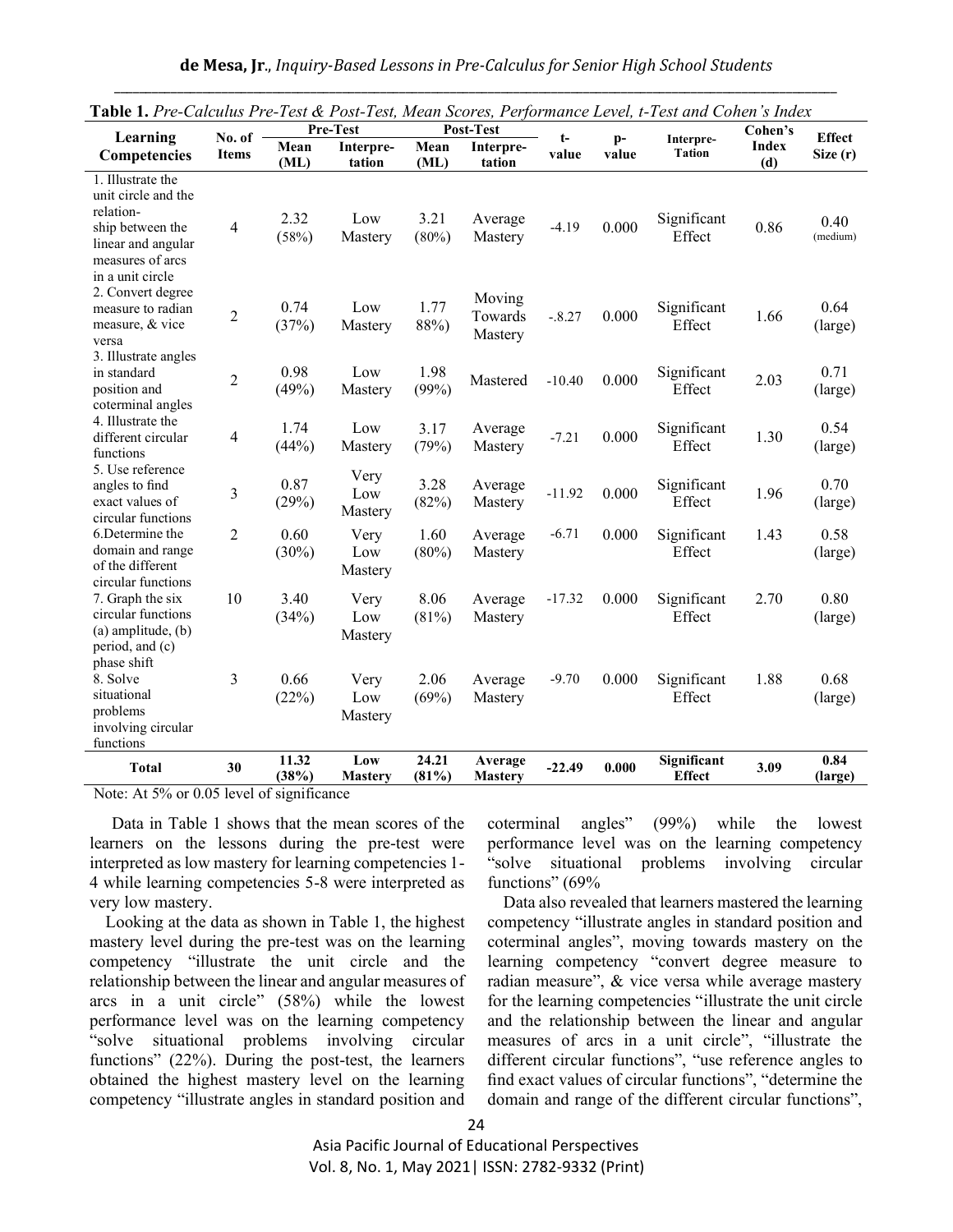"graph the six circular functions (a) amplitude, (b) period, and (c) phase shift", and, "solve situational problems involving circular functions." Overall, the total mean score of the pre-test which was 11.32 and post-test of 24.21 classified as low mastery and average mastery, respectively showed a marked difference between the mastery of learning competencies of the learners from pre-test to post-test.

Based on the table, the differences noted on the mean scores during the pre-test and post-test on eight (8) learning competencies were all significant including the learning competency "solve situational problems involving circular function" which displayed very low mastery level as shown by the t-values and pvalues. Moreover, the effect sizes for all learning competencies were all large based on the Cohen's index (d) and coefficient of effect size (r) except for the learning competency 1 with medium as the effect size. Of the eight learning competencies included in the study, the highest effect size was found on learning competency 7, "graph the six circular functions (a) amplitude, (b) period, and (c) phase shift"  $(0.80)$ followed by the learning competency 3 "illustrate angles in standard position and coterminal angles" (0.71) while the least on learning competency 1 "illustrate the unit circle and the relationship between the linear and angular measures of arcs in a unit circle" with only 0.40.

Overall, the results of the pre-test and post-test was

significant with  $t = -22.49$  and  $p = 0.000$  tested at 95% confidence level. To determine the overall effect size, cohen's index (d) was used resulting to  $d = 3.09$  and r  $= 0.84$  interpreted as large effect. With mean scores of 11.32 and 24.21 for pre-test and post-test respectively, showing an increase of 12.89, it can be deduced that the implementation of inquiry-based lessons produced positive impact on the learners' mastery of learning competencies in terms of the lessons included in the study. Hence, the developed inquiry-based lessons are effective in enhancing the learners' mastery of learning competencies in Pre-Calculus. This is similar to the finding of Bernido  $&$  Boyon [27] that the use of inquiry based learning is effective in understanding lessons in Pre-calculus. The result of this study is also similar to the result of Kuklok [28] that after the learners learned and implemented inquiry-based practices, their selfadvocacy and academic achievement increased showing that these practices affected learners in a positive manner.

# *Attitudes towards Mathematics*

The attitudes of the learners towards Mathematics along value, motivation to learn, enjoyment, and selfconfidence were determined using the weighted mean score. Table 2 illustrates the pre-test and post-test mean scores of the learners on statements along the four dimensions.

| <b>Statements</b>                                                         | <b>Pre-Test</b> | <b>Post-Test</b> |
|---------------------------------------------------------------------------|-----------------|------------------|
| <b>Value of Mathematics</b>                                               |                 |                  |
| Mathematics is a very worthwhile and necessary subject.                   | 4.64            | 4.55             |
| I want to develop my mathematical skills.                                 | 4.77            | 4.74             |
| Mathematics helps develop the mind and teaches a person to think.         | 4.45            | 4.68             |
| Mathematics is important in everyday life.                                | 4.49            | 4.60             |
| Mathematics is one of the most important subjects for people to study.    | 4.34            | 4.55             |
| High school math courses would be very helpful no matter what I decide to |                 |                  |
| study.                                                                    | 4.04            | 4.02             |
| I can think of many ways that I use math outside of school.               | 3.70            | 3.64             |
| I think studying advanced mathematics is useful.                          | 4.32            | 4.47             |
| I believe studying math helps me with problem solving in other areas.     | 4.13            | 4.13             |
| A strong math background could help me in my professional life.           | 4.19            | 4.21             |
| <b>Motivation to Learn Mathematics</b>                                    |                 |                  |
| I am confident that I could learn advanced mathematics.                   | 3.57            | 3.62             |
| I would like to avoid using mathematics in college.                       | 3.19            | 3.26             |
| I am willing to take more than the required amount of mathematics.        | 3.53            | 3.83             |
| I plan to take as much mathematics as I can during my education.          | 3.68            | 3.23             |
| The challenge of math appeals to me.                                      | 3.57            | 3.83             |

**Table 2. Pre-test and Post-test Mean Scores of the Learners on Statements along Value, Motivation to Learn, Enjoyment and Self-Confidence in Mathematics**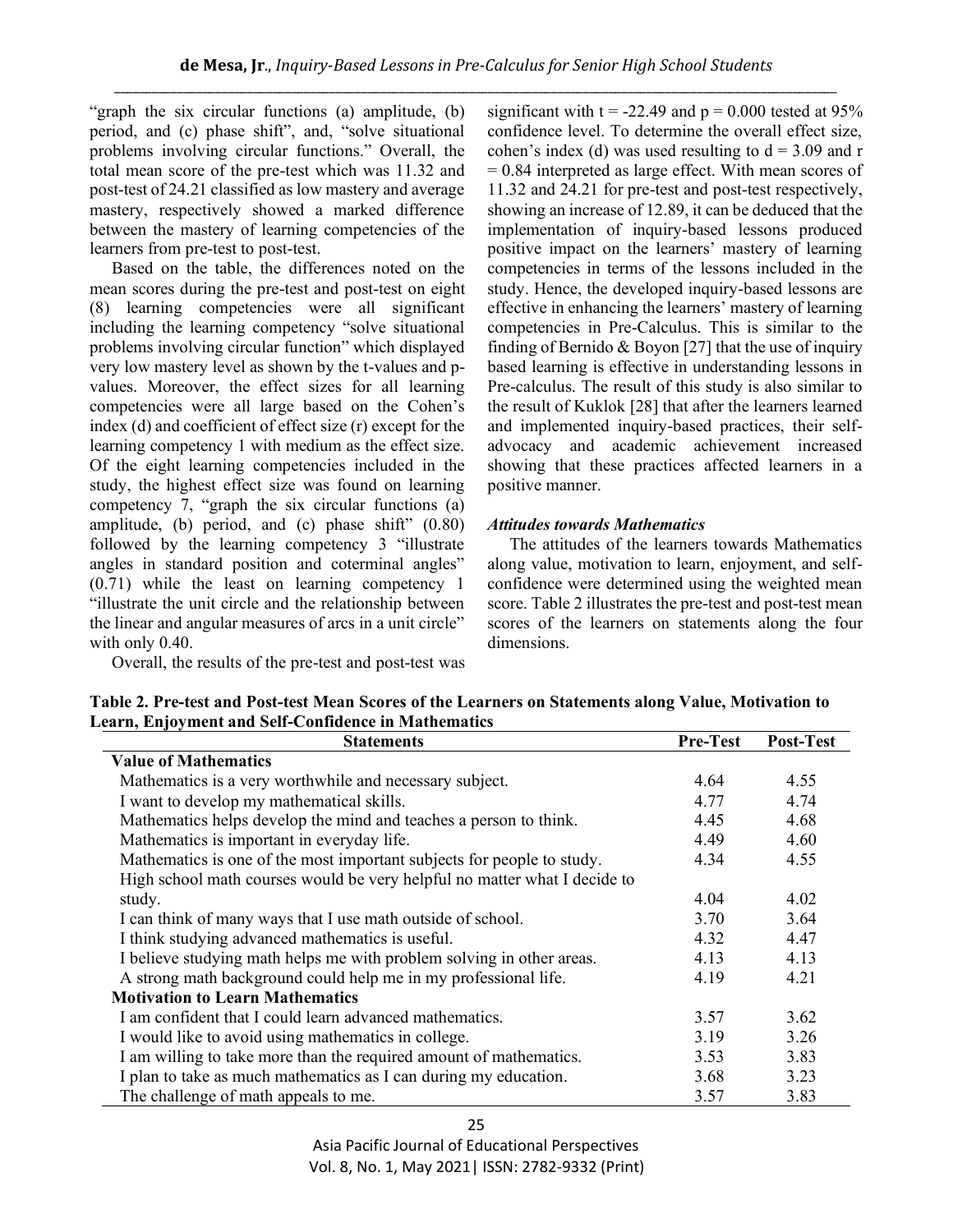| <b>Statements</b>                                                           | Pre-Test | Post-Test |
|-----------------------------------------------------------------------------|----------|-----------|
| <b>Enjoyment in Mathematics</b>                                             |          |           |
| I get a great deal of satisfaction out of solving a mathematics problem.    | 3.81     | 4.23      |
| I have usually enjoyed studying mathematics in school.                      | 3.57     | 3.96      |
| I like to solve new problems in mathematics.                                | 3.45     | 3.81      |
| I would prefer to do an assignment in math than to write an essay.          | 3.19     | 3.17      |
| I really like mathematics.                                                  | 3.34     | 3.81      |
| I am happier in a math class than in any other class.                       | 3.00     | 3.23      |
| Mathematics is a very interesting subject.                                  | 3.94     | 4.04      |
| I am comfortable expressing my own ideas on how to look for solutions to a  | 3.09     | 3.49      |
| difficult problem in math.                                                  |          |           |
| I am comfortable answering questions in math class.                         | 3.26     | 3.19      |
| <b>Self-confidence in Mathematics</b>                                       |          |           |
| Mathematics is one of my most dreaded subjects.                             | 3.34     | 3.45      |
| My mind goes blank and I am unable to think clearly when working with       | 3.45     | 3.53      |
| mathematics.                                                                |          |           |
| Studying mathematics makes me feel nervous.                                 | 3.40     | 3.79      |
| Mathematics makes me feel uncomfortable.                                    | 3.15     | 3.49      |
| I am always under a terrible strain in a math class.                        | 3.28     | 3.64      |
| When I hear the word mathematics, I have a feeling of dislike.              | 2.51     | 3.23      |
| It makes me nervous to even think about having to do a mathematics problem. | 3.26     | 3.43      |
| Mathematics does not scare me at all.                                       | 2.91     | 3.15      |
| I have a lot of self-confidence when it comes to mathematics.               | 3.00     | 3.49      |
| I am able to solve mathematics problems without too much difficulty.        | 2.96     | 3.30      |
| I expect to do fairly well in any math class I take.                        | 3.32     | 3.64      |
| I am always confused in my mathematics class.                               | 3.36     | 3.81      |
| I feel a sense of insecurity when attempting mathematics.                   | 3.36     | 3.74      |
| I learn mathematics easily.                                                 | 2.89     | 3.38      |
| I believe I am good at solving math problems.                               | 3.17     | 3.53      |

| Table 2 (cont.) Pre-test and Post-test Mean Scores of the Learners on Statements along Value, Motivation |
|----------------------------------------------------------------------------------------------------------|
| to Learn, Enjoyment and Self-Confidence in Mathematics                                                   |

In value of mathematics dimension as shown in Table 2, the highest increase in the mean scores from pre-test to post-test was noted on the statement, "mathematics helps develop the mind and teaches a person to think" (0.23). However, declines on the mean scores of some statements were also noted, the statement, "mathematics is a very worthwhile and necessary subject" showed the highest decrease of 0.09. The overall mean score along value of mathematics was 4.31 to 4.36 (0.05) which were both interpreted as slightly positive. This implies that learners fairly valued Mathematics as a subject considering their attitudes towards math scores along the statements included in the dimension.

In motivation to learn mathematics dimension, the highest increase in the mean scores from pre-test to post-test was noted on the statement, "I am willing to take more than the required amount of mathematics" (0.30). However, declines on the mean scores of some statements were also noted, the statement, "I plan to take as much mathematics as I can during my education" showed the highest decrease of 0.45. The overall mean score along motivation to learn mathematics was  $3.51$  to  $3.55$   $(0.04)$  which were both interpreted as slightly positive. This implies that learners' motivation to learn Mathematics denote a slight change based on the revealed mean scores on attitude towards learning the subject.

In enjoyment of mathematics dimensions, the highest increase in the mean scores from pre-test to post-test was noted on the statement, "I really like mathematics" (0.47). However, declines on the mean scores of some statements were also noted, the statement, "I am comfortable answering questions in math class" showed the highest decrease of 0.07. The overall mean score along enjoyment of mathematics was 3.29 to 3.52 (0.23) which were interpreted as neutral and slightly positive, respectively. This implies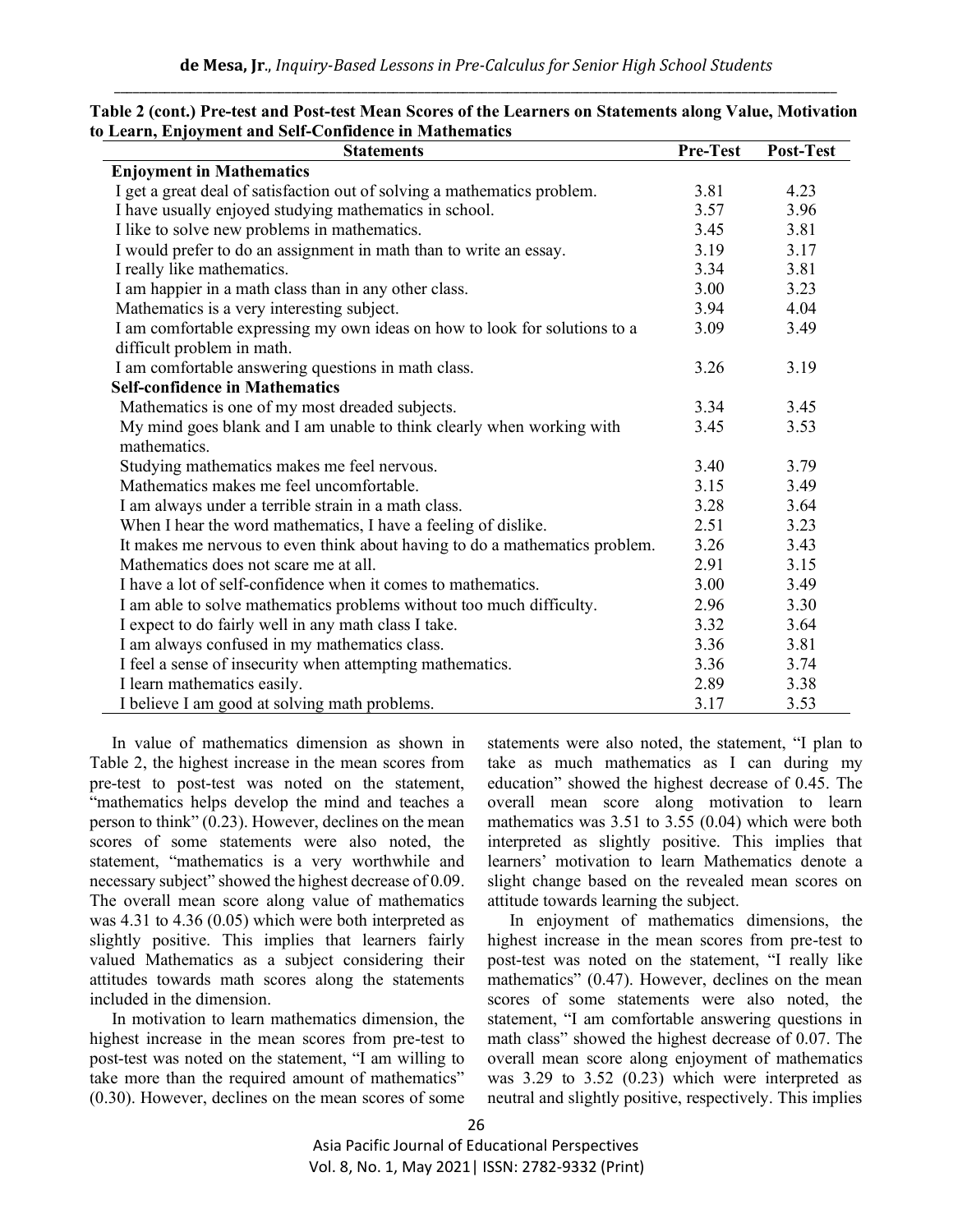that learners' manifested higher increase on enjoyment of Mathematics as revealed by the mean scores on attitude towards learning the subject.

Lastly, in the self-confidence in Mathematics dimension, the highest increase in the mean scores from pre-test to post-test was noted on the statement, "When I hear the word mathematics, I have a feeling of dislike" (0.72). However, declines on the mean scores of some statements were also noted, the statement, "My mind goes blank and I am unable to think clearly when working with mathematics" showed the highest decrease of 0.08. The overall mean score along enjoyment of mathematics was 3.16 to 3.51 (0.35) which were interpreted as neutral and slightly positive, respectively. The result implies that learners exhibited higher increase on self-confidence in Mathematics as revealed by the mean scores on attitude towards learning the subject.

To determine how effective are the developed inquiry-based lessons on the learners' attitude towards mathematics from pre-test to post-test, the mean scores for each dimension were subjected to t-test and Cohen's index shown in Table 3.

The data in Table 3 show that the mean scores of the pre-test and post-test along value of mathematics and motivation to learn mathematics were not significant while enjoyment and self-confidence in mathematics were significant. This implies that in terms of value of mathematics and motivation to learn mathematics dimensions, no significant impact was noted. The absence of significant impact of the inquiry-based lessons in terms of the value of mathematics is possibly due to the learners' fair level of viewpoint and appreciation of the usefulness, relevance and worth of the subject now and in the future. In terms of motivation to learn mathematics, the absence of significant impact is possibly due to learners' average level of understanding and skills acquired in the inquiry-based lessons. Further, learners' beliefs at an average level on the interest in mathematics and the desire to pursue studies plausibly contributed to the absence of significant impact of the lessons.

Analysis of the effect size using Cohen's index shows small effect on value of mathematics, motivation to learn mathematics and enjoyment of mathematics with a d-value of 0.15, 0.16, and 0.44, respectively. On the other hand, large effect was noted on selfconfidence in mathematics with d-value of 1.51. The overall mean score of the learners' attitude towards mathematics from pre-test to post-test were 3.52 to 3.74, respectively and were both classified as slightly positive. The mean score had a difference of 0.22, while the t-value of  $t = -5.96$  and p-value of 0.000 were significant at 95% confidence level. Hence, it could be concluded that the implementation of inquiry-based lessons has significant influence on the learners' attitude towards mathematics in terms of the lessons included in the study. This substantiates the result of the study conducted by McGregor [29] that inquirybased learning has positively influencing and reshaping learners' beliefs and attitudes towards Mathematics.

**Table 3. Pre-Test and Post-Test Mean Scores, t-Test, and Cohen's Index on Attitude towards Mathematics** 

|                                              | Pre-Test |                             | Post-Test |                             |               |         |                           | Cohen's      |                             |
|----------------------------------------------|----------|-----------------------------|-----------|-----------------------------|---------------|---------|---------------------------|--------------|-----------------------------|
| <b>Scales</b>                                | Mean     | Interpre-<br>tation         | Mean      | Interpre-<br>tation         | $t-$<br>value | p-value | Interpretation            | Index<br>(d) | <b>Effect</b><br>Size $(r)$ |
| Value of<br><b>Mathematics</b>               | 4.31     | Slightly<br>Positive        | 4.36      | Slightly<br>Positive        | $-1.47$       | 0.176   | <b>Not</b><br>Significant | 0.15         | 0.07<br>(Small)             |
| Motivation to<br>Learn<br><b>Mathematics</b> | 3.51     | Slightly<br>Positive        | 3.55      | Slightly<br>Positive        | $-0.32$       | 0.764   | <b>Not</b><br>Significant | 0.16         | 0.08<br>(Small)             |
| Enjoyment of<br><b>Mathematics</b>           | 3.29     | Neutral                     | 3.52      | Slightly<br>Positive        | $-3.60$       | 0.006   | Significant               | 0.44         | 0.21<br>(Small)             |
| Self-<br>Confidence                          | 3.16     | Neutral                     | 3.51      | Slightly<br>Positive        | $-8.35$       | 0.000   | Significant               | 1.51         | 0.60<br>(Large)             |
| Overall                                      | 3.52     | Slightly<br><b>Positive</b> | 3.74      | Slightly<br><b>Positive</b> | $-5.96$       | 0.000   | Significant               | 0.39         | 0.19<br>(Small)             |

Note: At 5% or 0.05 level of significance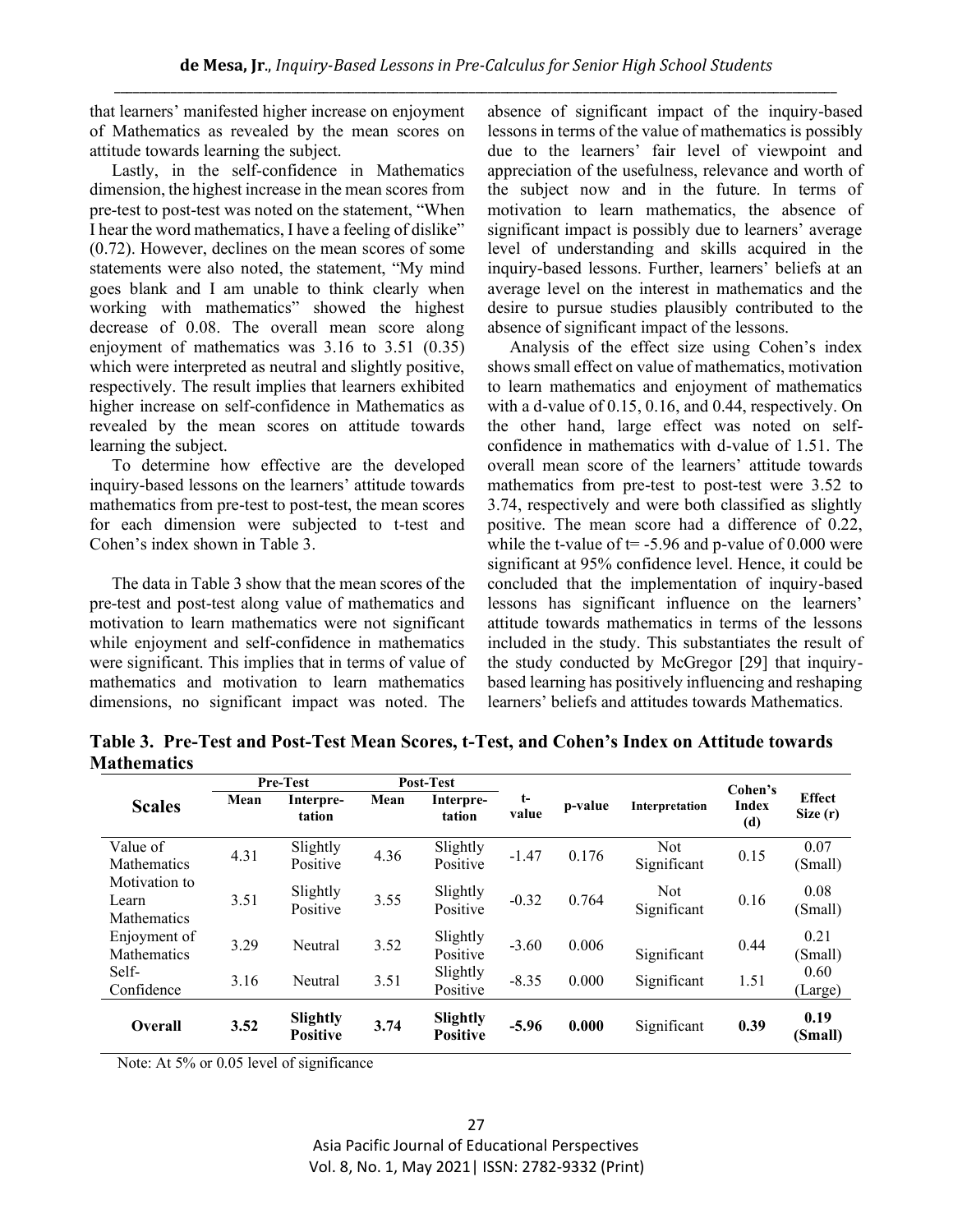|                              | <b>Pre-Test</b> |                     | Post-Test |                     |          |               |                     | Cohen's             | <b>Effect</b>   |
|------------------------------|-----------------|---------------------|-----------|---------------------|----------|---------------|---------------------|---------------------|-----------------|
| Component                    | Mean            | Interpre-<br>tation | Mean      | Interpre-<br>tation | t-value  | $p-$<br>value | Interpre-<br>tation | <b>Index</b><br>(d) | Size $(r)$      |
| Conceptual<br>Understanding  | 1.13            | Emerging            | 2.54      | Proficient          | $-23.63$ | 0.000         | Significant         | 4.16                | 0.90<br>(Large) |
| Strategies &<br>Reasoning    | 1.11            | Emerging            | 2.53      | Proficient          | $-23.62$ | 0.000         | Significant         | 4.32                | 0.91<br>(Large) |
| Computation $&$<br>Execution | 1.12            | Emerging            | 2.51      | Proficient          | $-21.82$ | 0.000         | Significant         | 4.00                | 0.89<br>(Large) |
| Communication                | 1.13            | Emerging            | 2.48      | Developing          | $-23.61$ | 0.000         | Significant         | 4.30                | 0.91<br>(Large) |
| Insights                     | 1.12            | Emerging            | 2.47      | Developing          | $-23.55$ | 0.000         | Significant         | 4.40                | 0.91<br>(Large) |
| Overall                      | 1.12            | Emerging            | 2.51      | Proficient          | $-24.58$ | 0.000         | Significant         | 4.57                | 0.92<br>(Large) |

**Table 4. Pre-Test and Post-Test Mean Scores, t-Test, and Cohen's Index on Higher Order Thinking Skills in IBL in Pre-Calculus**

Note: At 5% or 0.05 level of significance

Learners' higher order thinking skills in inquirybased lessons were measured by a validated 10-item Problem Solving and Mathematical Reasoning teachermade parallel pre-test and post-test. The problemsolving and mathematical reasoning type of test focused on the lesson about circular functions and situational problems involving circular functions. The test requires learners to use their higher order thinking skills along analyzing, evaluating and creating level which are the last three aspects of the Bloom's taxonomy [30]. Hence, HOTS is the highest part of Bloom's taxonomy of cognitive process dimension.

Table 4 shows the results of the pre-test and posttest given to the learners categorized according to the HOTS components and mean.

The higher order thinking skills component included in this study were based on the rubric adapted from Northwest Regional Educational Laboratory. This includes conceptual understanding, strategies and reasoning, computation and execution, communication and insights [24]. Conceptual understanding deals with learners' interpretation of the problem using mathematical representations and procedures that accurately reflects the importance of mathematics in the problem. Strategies and reasoning consider evidence that the learners proceeded from a plan, applied appropriate strategies, and followed a logical and verifiable process toward a solution. Computation and execution focus on the solution performed in an accurate and complete manner given the approach taken by the learners. Communication is considered if the learner was able to easily understand his/her thinking or if the learner is tasked to make inferences and guesses about what they were trying to do. While

insights deals with the learners' ability to better grasp the deeper structure of the problem and see how the process used in solving the problem connects it to other problems or real-world" applications.

The scales used in the adapted rubric are emerging, developing, proficient and exemplary with 1, 2, 3 and 4 rating scale, respectively. The rating details or descriptions per component and scale were presented in the adapted rubrics itself.

Data in Table 4 shows that the mean scores of the learners on the higher order thinking skills in all components during the pre-test were interpreted as emerging. Looking at the data, the highest mean score of 1.13 during the pre-test was noted on conceptual understanding and communication components while the lowest mean score of 1.11 was on strategies and reasoning. During the post-test, learners' mean scores in the conceptual understanding, strategies and reasoning, and computation and execution components were interpreted as proficient while in the communication and insights components were both interpreted as developing. Furthermore, the learners obtained the highest mean score of 2.54 on conceptual understanding while the lowest mean score of 2.47 was noted on insights component.

To determine how effective are the developed inquiry-based lessons on the learners' higher order thinking skills from pre-test to post-test, the mean scores for each component were subjected to t-test and Cohen's index shown in Table 4. The data shows that the mean scores of the pre-test and post-test in all higher order thinking skills components were significant. Analysis of the effect size using Cohen's index shows large effect on conceptual understanding,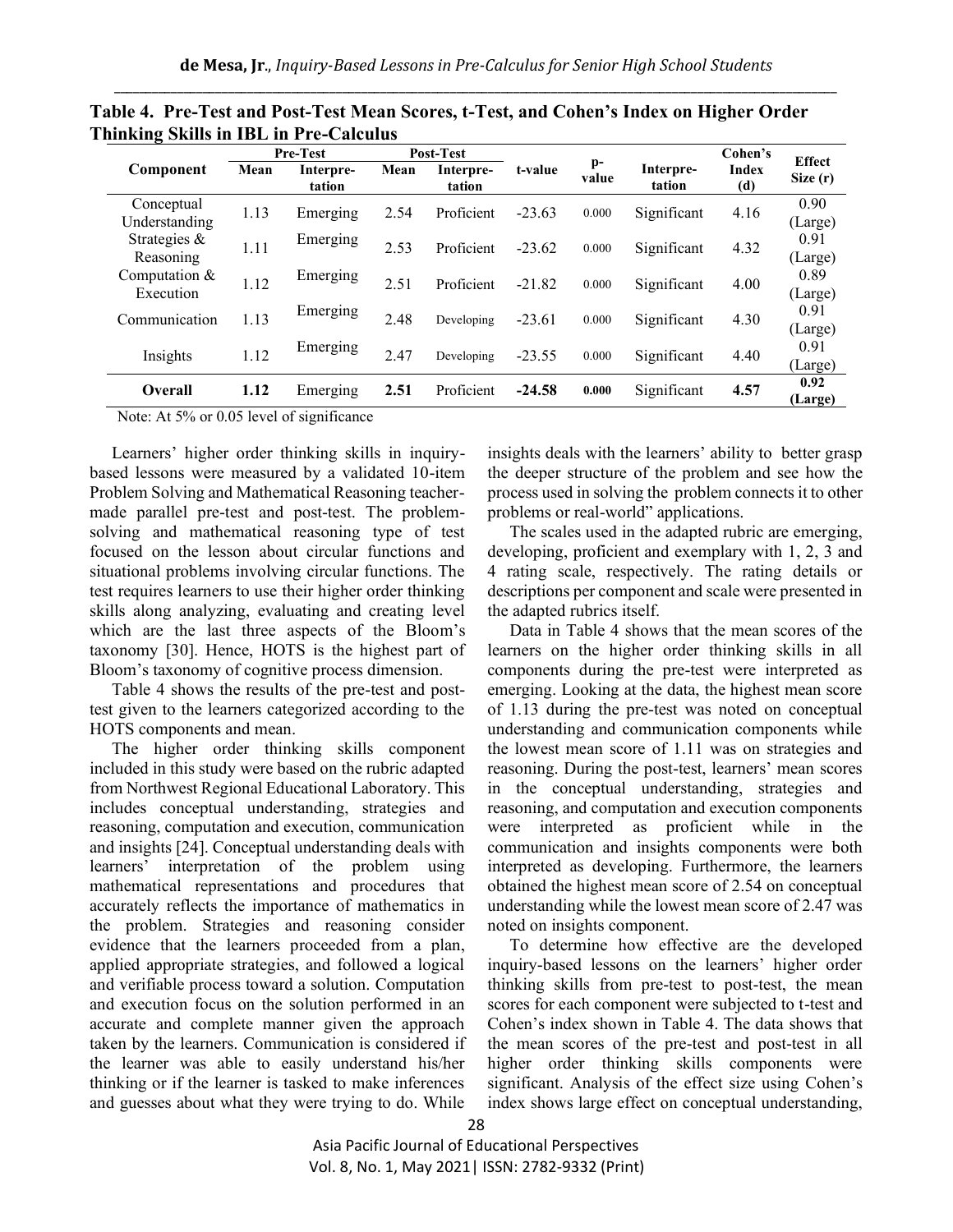strategies and reasoning, computation and execution, communication, and insights with a d-value of 4.16, 4.32, 4.00, 4.30, and 4.40, respectively.

Overall, the results of the pre-test and post-test was significant with  $t = -24.58$  and  $p = 0.000$  tested at 95% confidence level. To determine the overall effect size, Cohen's index (d) was used resulting to  $d = 4.57$  and r  $= 0.92$  interpreted as large effect. With the overall mean scores of 1.12 and 2.51 for pre-test and post-test interpreted as emerging and proficient, respectively and showing an increase of 1.39, it can be deduced that the implementation of inquiry-based lessons produced significant and affirmative effect on the learners' higher order thinking skills in terms of the lessons included in the study. The result is consistent with the study conducted by Mensah-Wonkyi & Adu [31] that students who underwent inquiry-based instruction approach of teaching performed better in post-test in terms of their conceptual understanding as one of the HOTS components included in this study. Similarly, the result is also consistent with another study conducted by Zulfiani, et. al. [32] that a significant increase of higher order thinking skills towards student ability categories is manifested from both guided inquiry and free inquiry learning model.

# **Instructional Materials Packaged out of the Lessons as a Result of the Study**

The instructional materials packaged out of the lessons as a result of the study include lessons, learning activities and assessment tools saved in the Compact Disc (CD) and uploaded to www.slideshare.net website for Pre-Calculus teachers' consumption. The instructional materials as the output of this study may serve as one of the supplementary teaching-learning resources by the Pre-Calculus teachers in the Senior High School level. These resources maybe utilized by them in teaching Trigonometry content dealing with circular functions. The slide presentations, learning guide cards and geogebra learning applets which are included under the lessons maybe used by the teachers to facilitate the teaching-learning process while the learning activities (problem-based, project-based and design-based) and assessment tool (evaluation worksheet) maybe used to facilitate the teachinglearning activities of the inquiry-based lessons. These activities may contribute in enhancing their learners' learning competencies, creativity, problem solving and higher order thinking skills in the subject.

In terms of the usefulness or relevance of this output to the new normal in education, the instructional materials may be used by the Pre-Calculus teachers as one of the additional or supplementary teachinglearning resources in their online teaching. Using the www.slideshare.net website, teachers may search and download the said resources that may aid them in preparing their respective online teaching materials for their learners. These resources may also be included in the preparation of self-directed modules as part of the Learning Continuity Plan (LCP) of the Department of Education in the new normal by considering the content and/or found in the said resources such as the learning activities and assessment tools.

## **CONCLUSION AND RECOMMENDATION**

The developed inquiry-based lessons in Grade 11 Pre-Calculus utilizing inquiry-based approach included topics in Trigonometry which consisted of angle measure, angles in standard position and coterminal angles, arc length and area of a sector, circular functions on real numbers, reference angle, graphs of sine and cosine functions, graphs of cosecant and secant functions, graphs of tangent and cotangent functions and situational problems involving graphs of circular functions with problem-based, project-based, design-based activities and integration of philosophical views as key features. The said lessons are effective in enhancing the learners' mastery of learning competencies in Pre-Calculus, attitudes towards Mathematics and higher order thinking skills. Lastly, the instructional materials packaged out of the lessons as a result of the study include lessons which consist of slide presentations, learning guide cards and Geogebra learning applets; learning activities which consist of the problem-based, project-based and design-based activities; and assessment tool that include the evaluation worksheets.

As inquiry-based lessons effected positively, teachers need to carefully design inquiry-based lessons suited to the teaching-learning approach in teaching Mathematics considering the use of problem-based, project-based & design-based activities and integration of philosophical views as key features of the developed lessons. They also need to consider the learners' knowledge & skills in preparing learning activities focusing on project-based and design-based activities. Further, they need to embrace the said approach  $\&$ other teaching-learning approaches geared towards the enhancement of the basic knowledge & skills but more so on problem-solving & higher order thinking skills.

Considering the developed lessons in teaching Pre-Calculus using inquiry-based approach had significant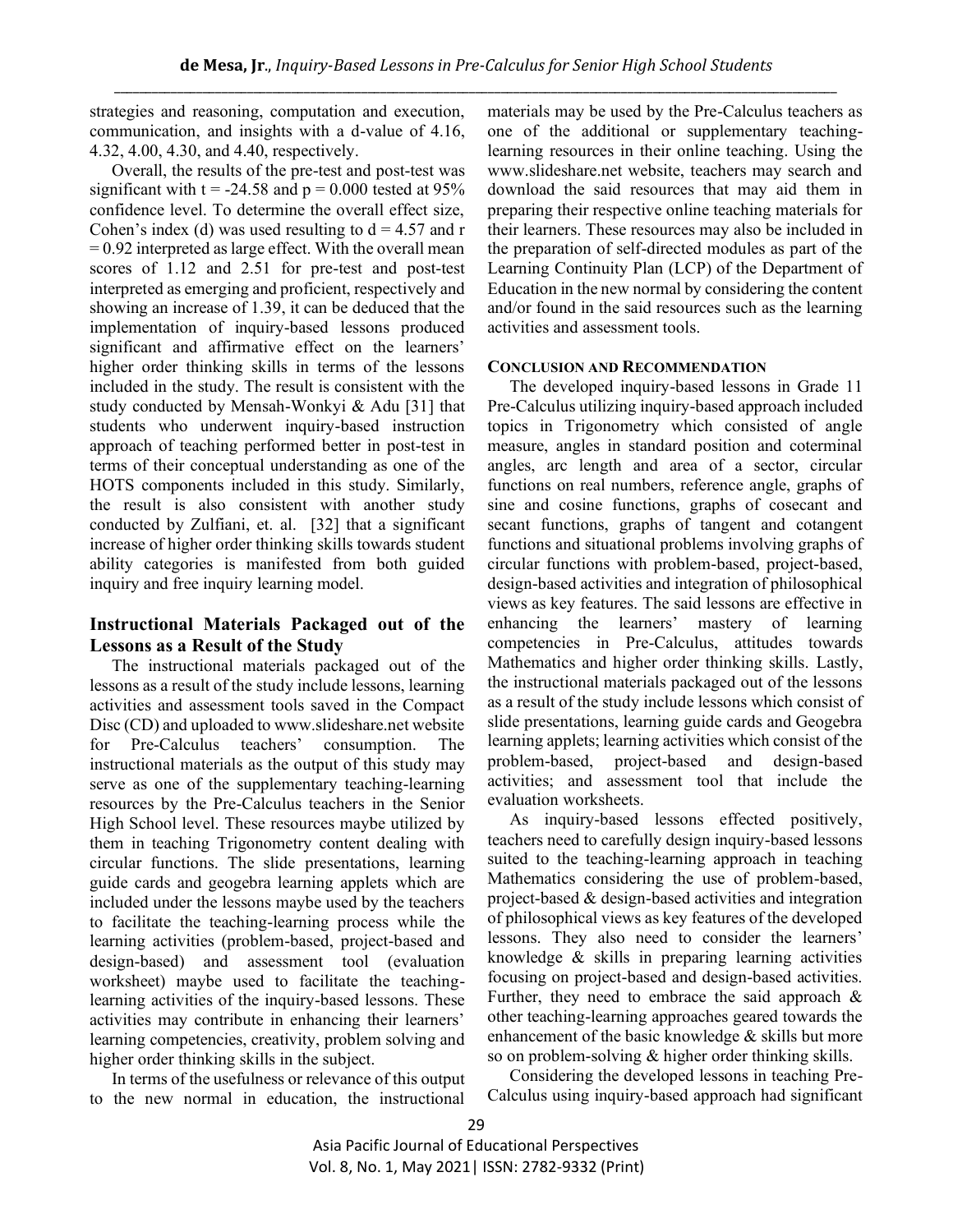effect in enhancing the learners' mastery of learning competencies, attitudes towards Mathematics and higher order thinking skills, teachers should venture to use the said approach in their classroom.

Based on the results of this study, there is hope that through inquiry-based lessons with the use of the instructional materials packaged out of the lessons will develop learners' mastery of learning competencies in Pre-Calculus, attitudes towards Mathematics and higher order thinking skills. A replication of this study on inquiry-based lessons in Pre-Calculus to large sample of respondents in the local setting might further provide additional information to support the present claim.

#### **REFERENCES**

- [1] Yadav, S. (2019). Role of Mathematics in the Development of Society. *International Journal of Research and Analytical Reviews.* 6(4), 295-298.
- [2] Tambychik, T. & Meerah, T.S.M. (2010). Students' Difficulties in Mathematics Problem-Solving: What do they Say? *Procedia - Social and Behavioral Sciences*, 8, 142-151. https://doi.org/10.1016/j.sbspro.2010.12.020.
- [3] Brown, M., Brown, P., & Bibby, T. (2008). I would rather die: Reasons given by 16- years-olds for not continuing their study of mathematics. *Research in Mathematics Education*, 10(1), 3-18. https://doi.org/10.1080/14794800801915814
- [4] Paris, J. (2019). *Philippines ranks among lowest in reading, math, and science in 2018 study*. Retrieved from: https://www.google.com/amp/s/amp.rappler.com/natio

n/246422-philippines-rankingreading-math-sciencepisa-study-2018

- [5] Science education realities (2014, May 28). *The Manila Times.* Retrieved from: https://www.manilatimes.net/2014/05/28/opinion/colu mnists/science-education-realities/100096/
- [6] David & Hoggang (2018). *Upskilling a nation: How well are we doing in Science and Math education?* Data Journalism PH. Retrieved from https://philippinedata.org/2018/01/23uspkilling-a nation-how-well-are-we-doing-in-science-andmatheducation/#:~:text=According%20to%20the%202 017%20World,of%20math%20and%20science%20edu cation.
- [7] Andrini, V.S. (2016). The Effectiveness of Inquiry Learning Method to Enhance Students' Learning Outcome: A Theoritical and Empirical Review. *Journal of Education and Practice* 7(3). Retrieved from https://files.eric.ed.gov/fulltext/EJ1089825.pdf
- [8] Munawaroh (2017). The Influence of Teaching Methods and Learning Environment to the Student's Learning Achievement of Craft and Entrepreneurship Subjects at

Vocational High School. *International Journal of Environmental & Science Education.* 12(4). 665-678. Retrieved from: https://files.eric.ed.gov/fulltext/EJ1144859.pdf

- [9] Qudsyi, I., Herawaty., Saifullah., Khaliq., & Setiawan. (2011). The Effect of Cooperative Learning Methods and Learning Motivation on the Learning Achievement of High School Students. 6(2). http://dx.doi.org/10.30659/jp.6.2.34-49
- [10] Republic Act No. 10533. (2013, May 15). Retrieved from:https://www.officialgazette.gov.ph/2013/05/15/re public-act-no-10533/
- [11] Hotchkiss, P. and Fleron, J. (2014). *What is Inquiry Based Learning*? Retrieved from www.artofmathematics.org/blogs/jfleron/whtisinquiry-based-learning
- [12] Ernst, D.C., Hodge, A. and Yoshinobu, S. (2017). What Is Inquiry-Based Learning? *Notices of the American Mathematical Society*. 64(06):570-574. http://dx.doi.org/10.1090/noti1536. Retrieved from: https://www.researchgate.net/publication/317596352\_ What Is Inquiry-Based Learning
- [13] Leavy, A.M. (2010). The Challenge of Preparing Preservice Teachers to Teach Informal Inferential Reasoning. *Statistics Education Research Journal*, 9(1), 27-45. Retrieved from: https://iaseweb.org/documents/SERJ/SERJ9(1)\_Leavy.pdf
- [14] National Council of Teachers of Mathematics. (2000). Principles and Standards for School Mathematics: An overview. Reston, VA: Author. Retrieved from: https://www.nctm.org/uploadedFiles/Standards\_and\_P ositions/PSSM\_ExecutiveSummary.pdf
- [15] American Association for the Advancement of Science. (1993). *Benchmarks for science literacy.* New York: Oxford University Press. Retrieved from: https://www.aaas.org/resources/benchmarks-scienceliteracy
- [16] Chin, E-T., Lin Y-C., Chuang, C-W., & Tuan, H-L. (2007). The influence of Inquiry-Based Mathematics Teaching on 11th Grade High Achievers: Focusing on Metacognition. Graduate Institute of Science Education National Changhua University of Education Taiwan, R.O.C. Retrieved from https://www.emis.de/proceedings/PME31/2/129.pdf
- [17] Longo, C. (2011). Designing inquiry-oriented science lab activities. *Middle School Journal*, 43(1), 6-15. Retrieved from: https://files.eric.ed.gov/fulltext/EJ961633.pdf
- [18] Deters, K. (2004). Inquiry in the chemistry classroom: Tips for implementing inquiry-based chemistry labs. Science Teacher, 71(10), 42-45
- [19] Sampson, V. (2004). The science management observation protocol: Using structured observations to improve teachers' management of inquiry-based classrooms. Science Teacher, 71(10), 30-33.